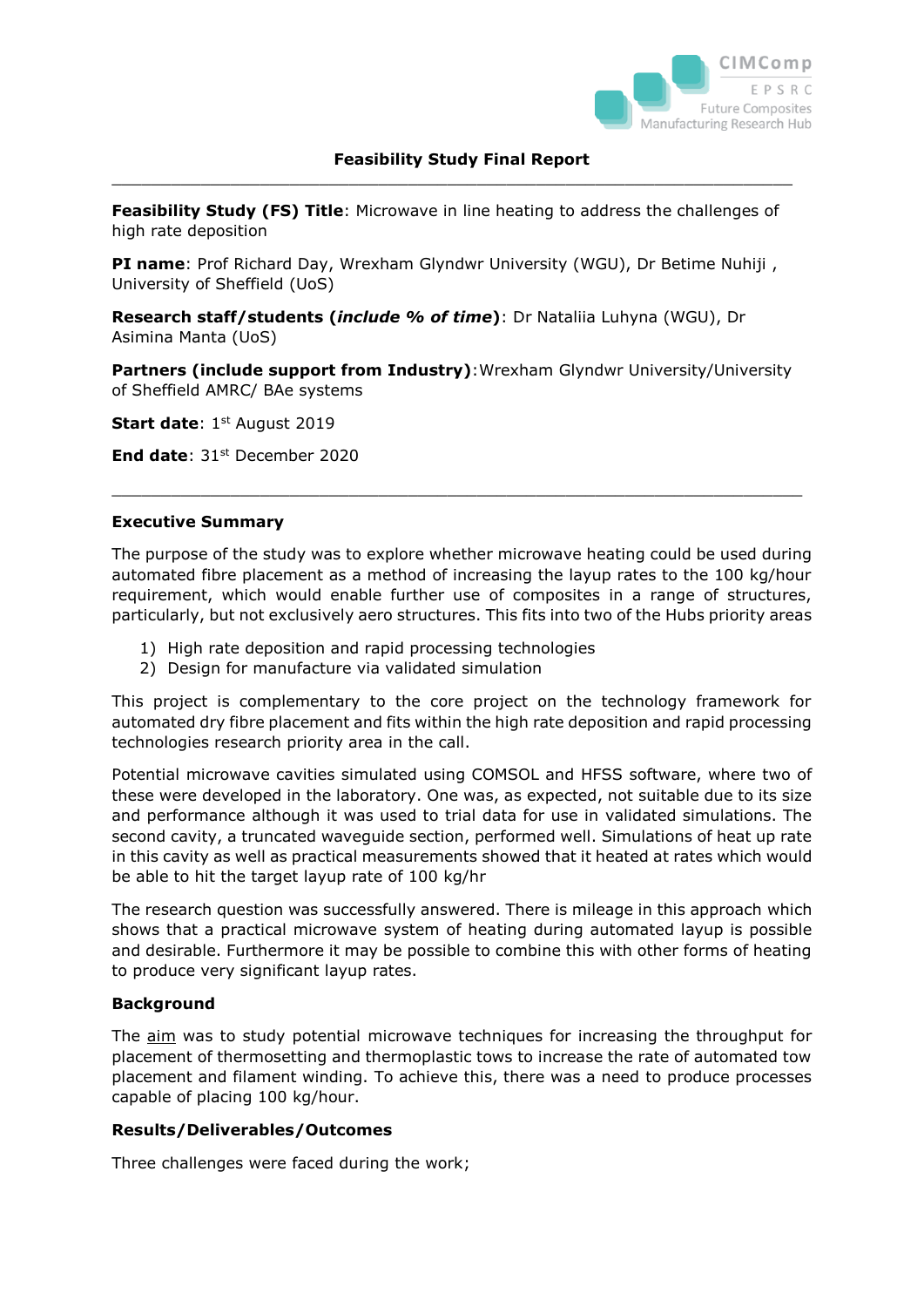

1: Retirement of the Co-I at Bristol meant that access to the AFP equipment did not materialise. To mitigate against AFP availability, bespoke equipment was manufactured in house at WGU to simulate the process and evaluate heating and layup rates. It also meant that the tape was scaled down to 8mm which could be handled in the space available.

2: Due to resignation of the person expected to undertake the modelling work the PI picked this up in the interim while a replacement was trained who then took over.

3: Covid19 meant that the labs were out of bounds for seven months leading to very long project delays and the loss of some of the materials to be trialled.

Nevertheless, with some modifications of the programme to build a rig to simulate the process on a lab scale, the majority of the aims of the work were achieved and deliverables met.

### **Objectives**

## **1. To develop microwave cavities suitable for in line heating of tows at 2.45 GHz and to couple to an existing 2 kW microwave system**

Three cavity designs were identified and modelled using COMSOL and/or HFSS. A whispering gallery mode cavity and truncated WR9a waveguide section were identified as the most promising of these. Both designs were used for practical measurements. Further simulation showed the truncated waveguide was the most promising as did the laboratory trials. Given the high heating rates observed, the power was, however, limited to 200 W for the static tests and the rig to simulate the AFP process. Potential heating rates in the waveguide from simulation and measured heating rates in the laboratory showed that the target layup rate could be achieved with a power of 5 kW, similar to that used in diode laser heating systems.

This objective was achieved, although at a lower power for safety reasons.

### **2. To assess the potential heating rates achievable on narrow static tows in the laboratory using a sealed system.**

Heating rates were evaluated in the laboratory at 200 W using static tows where processing temperatures increased within one second in the truncated waveguide cavity. The whispering gallery mode cavity took 30 s to heat the CFRP tows and was not used for further work, but rather to verify materials data used in the simulations. Static experiments were not conducted at 2 kW since the heating rate would have been too high to monitor the temperature rise and would have resulted in rapid thermal degradation of the material. The highest rate observed was  $150^{\circ}$ C/s at 200W which would correspond to throughput of approximately 2kg/hr at 2kW for PEEK/CF. This is unsurprising as the dielectric properties of PEEK are very low. Simulations showed a very similar result, also that with a change in geometry of the cavity higher heating rates are possible. Simulations of a typical epoxy/carbon material showed that around 30 kg/hr could be laid up at 2 kW. Using a power of 6kW, similar to diode lasers used currently, layup rates close to the target could be achieved. Since the materials had cured during the shutdown due to COVID 18 this could not be tested in the laboratory.

This objective was achieved.

### **3. To investigate designs of microwave choke or screening to ensure that the microwave radiation is contained during processing with conductive fibres.**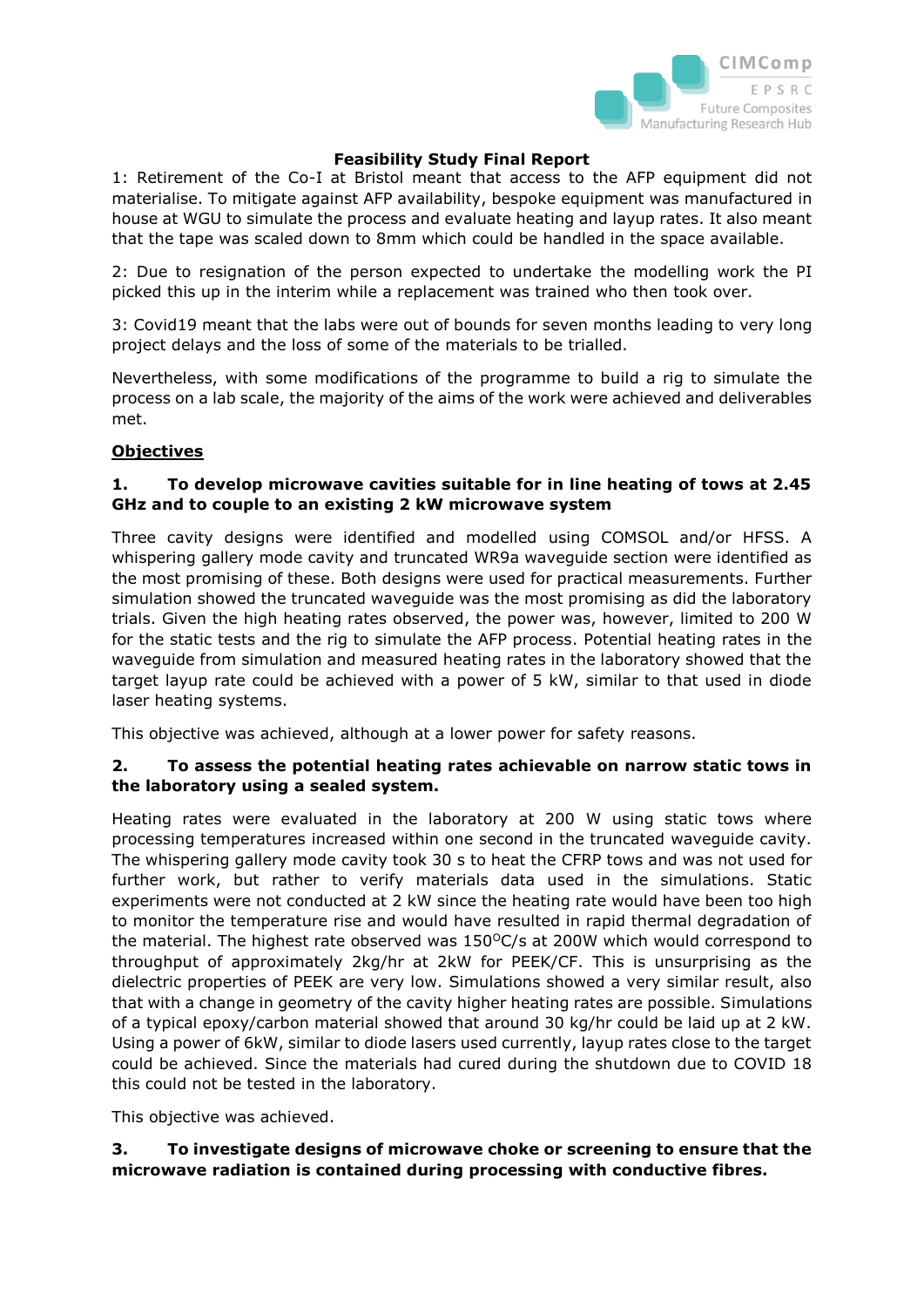

Models of the selected microwave cavity were assessed using the electromagnetic simulation software HFSS. These showed that while most leakage could be prevented, complete protection was not possible within the constraints of also fitting into the space available in a fibre/tow placement head. Practical assessment in a Faraday cage showed leakage beyond acceptable limits  $(10 \text{ mW/cm}^2)$  occurred when powers above 20 W were used. Hence all the practical work was carried out within a Faraday cage. This is not seen as a show stopping result as diode laser heated systems also require a full cage around them and indeed, with the right design of microwave system the two are compatible which could lead to extremely high rates of layup. While the simulations showed a significant reduction in the extent to which microwaves are present in the area around the cavity when a choke was used, there were still significant areas of concern where the voltage gradient exceeds the action level in The Control of Electromagnetic Fields at Work Regulations 2016.

This objective was achieved in that the modelling showed that a choke would not be practical in an AFP system because it would need to be very large to work and a Faraday cage would be the best solution.

## **4. To conduct simple trials at UoB to assess the potential of the microwave system in enhancing the lay down rate of wide (100 mm) tape.**

Access to equipment at UoB was not available and so a rig to pass 8 mm tape through a microwave cavity operating at 200 W was manufactured at WGU. This showed that the process was feasible.

This objective was modified in light of the circumstances and the amended objective was achieved.

# **5. To consider methods for increasing the power delivered in follow on projects.**

Other designs were explored in the project. The two most promising are the truncated waveguide and an open horn applicator. The latter would be compatible with a combination of microwave and diode laser heating. Radio frequency (RF) systems were also considered, but not within the scope of the current project. Likewise there are now microwave transistors which are more flexible in practice, but lower power than traditional sources which will be explored in a follow on project.

# **Deliverables**

### **a) A laboratory assessment of the heating rates/deposition rates achievable using up to 2 kW microwave power for different types of tow at 2.45 GHz (WGU)**

The high heat up rates experienced in the laboratory and observed in the simulations meant that the static heating experiments in the laboratory were limited to 200 W. These showed that at 200 W PEEK/CF tows could heated to temperature in about 2.5 seconds, although there were significant delays in the heat transfer to the temperature probe. and Simulation showed that the actual heat up time to the melting point is c.1 s. Potential deposition rates were estimated to be  $\sim$  5 kg/hr at 2kW for PEEK/CF. Assessments of the heating rate for epoxy systems could not be undertaken for epoxy/CF as these prepregs cured during the COVID 19 lockdown, but simulations showed the target lay down rate was achievable with these materials.

This deliverable was met.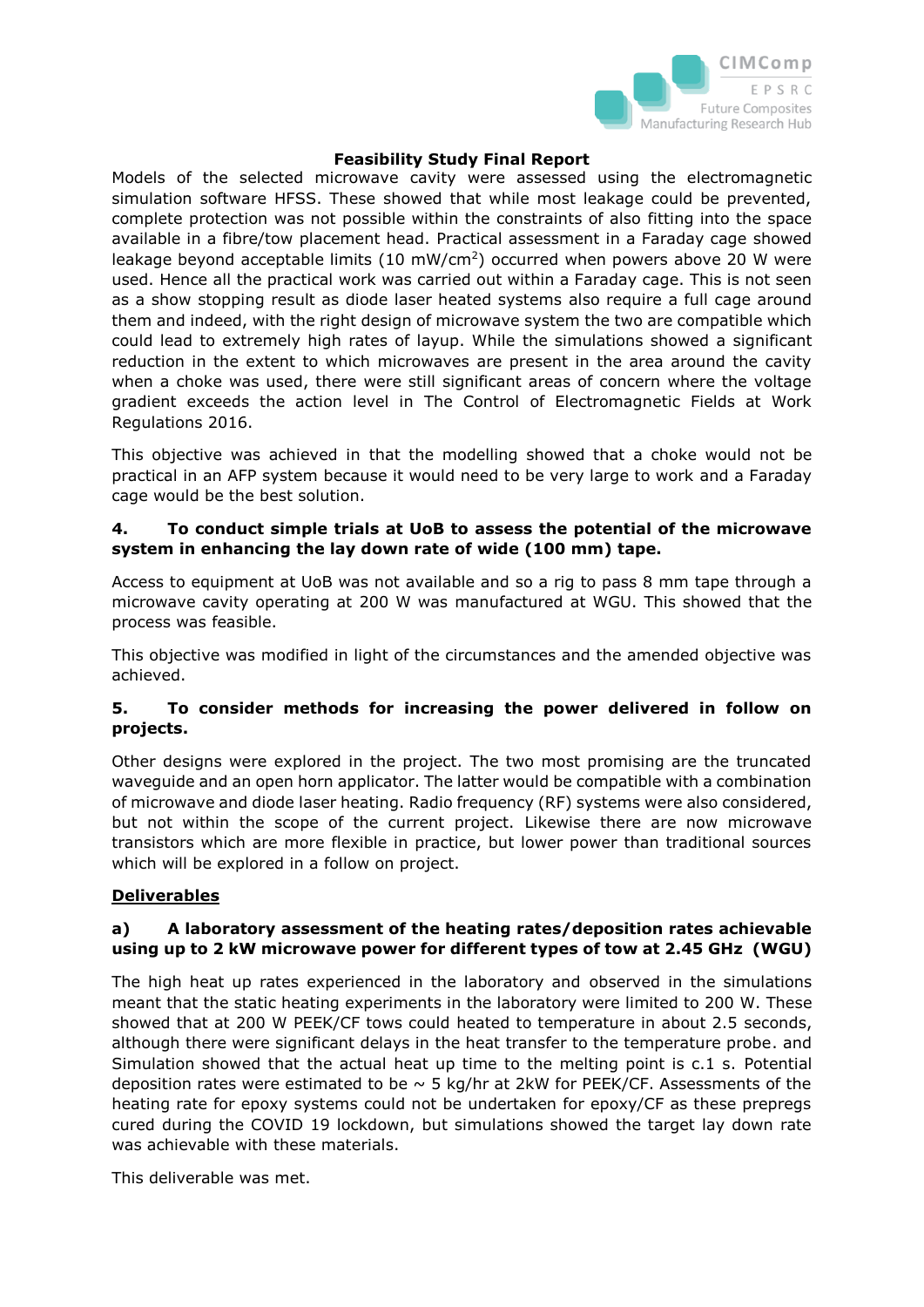

# **b) Cavity and mounting system to be used for trials on an existing 2 kW 2.45 GHz microwave system (WGU and UoS)**

Since the system was not available, this deliverable was modified to be a cavity and mounting system for a laboratory based rig.

This deliverable was met.

# **c) Evaluation of potential shielding/choke approaches for the AFP system at Bristol (UoS)**

Approaches to modifying the cavity to provide a choke were explored using computer simulation but found to be impractical within the constraints of a practical AFP system. Hence a faraday cage was used in all work and will be used in future developments.

This deliverable was met.

### **d) Numerical model of the process (UoS)**

Numerical models of the process were developed at UoS (using COMSOL) and also at WGU (using HFSS). These gave identical results and in particular transient analysis showed that a rate of approximately 32 kg/hr at 2 kW is attainable using a carbon fibre/ epoxy tape. This leads to an assessment that the target laydown rate could be hit using similar powers to those used in diode laser systems. The models showed electrical breakdown would occur at much higher powers.

This deliverable was met.

# **e) Demonstration of process using laboratory AFP at the UoB(WGU, UoB)**

The deliverable was modified since the original equipment was not accessible. Instead a 200 W rig was built and the process was demonstrated in the laboratory.

The modified deliverable was met.

#### **Future Direction/Impact**

The work undertaken to date is positive; the simulations and experimental work all point to this being a viable process. There are further potential sources of heating which should also be followed up including RF as well as microwave heating using both existing and recently developed microwave transistor technology. Having established that there is potential in this work, the next stage forward is to fully evaluate other potential sources of electromagnetic heating before finalising a design to be trialled on a full AFP system. The University of Sheffield have identified an AFP which could be used for the trials and it has diode laser heating fitted alongside a large double metal skinned box as a result. A Hub Core project is the most suitable route for development by further screening potential solutions then applying the most promising to an existing, identified AFP setup.

The follow on project has the potential to provide a step change in layup rates, either on its own or combined with laser heating, hence the potential impact is global. The project has the interest of BAe systems; their specific needs will be accounted for in the proposal.

In the meantime a rig to evaluate the process at 2 kW is being built at WGU as an intermediate step. A microwave cavity to operate at 5.8 GHz is being manufactured to work in the existing rig since BMI resins (which BAe are interested in), heat more efficiently at this frequency. Hence we expect a total of three publications to come from this case